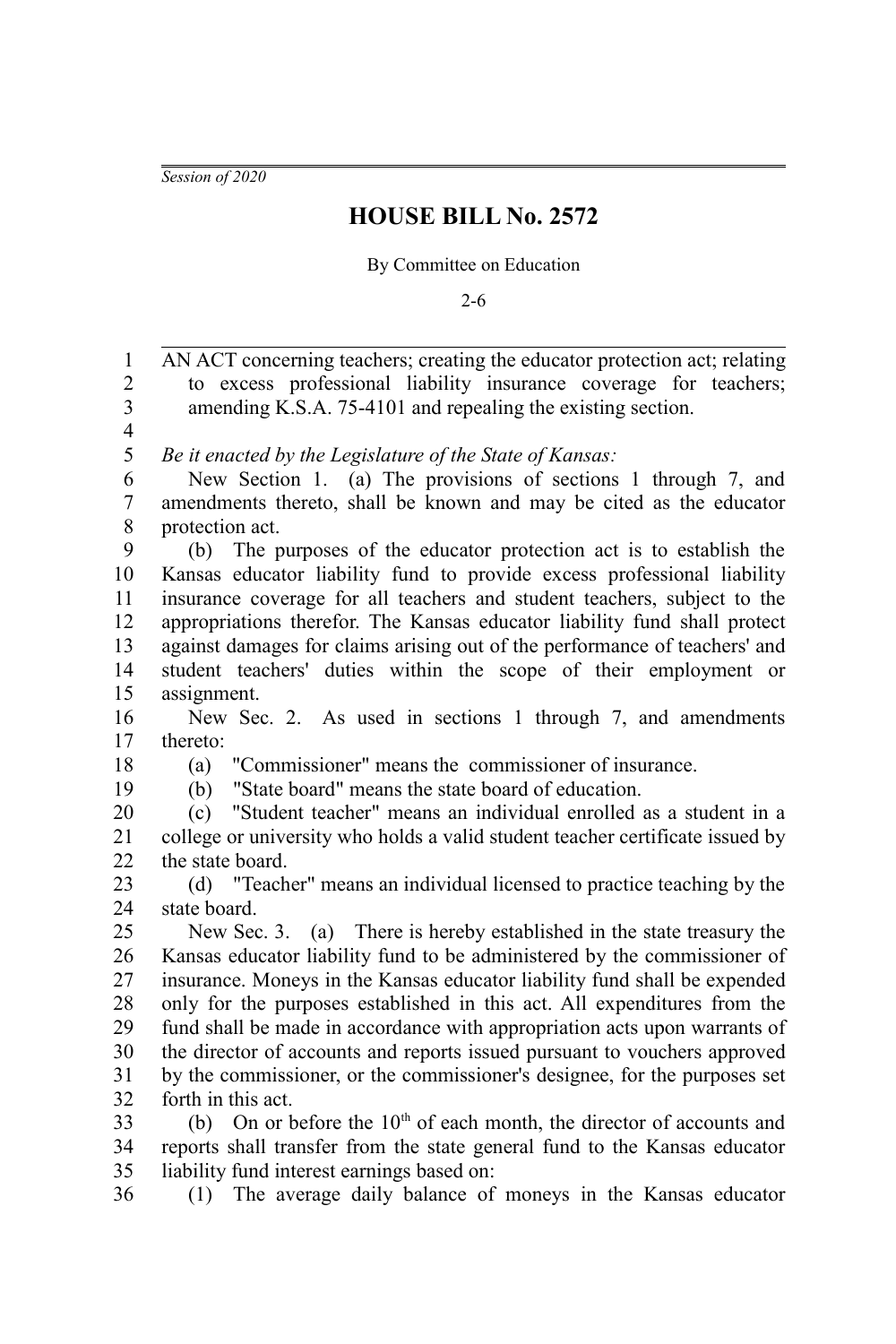liability fund; and 1

(2) the net earnings rate of the pooled money investment portfolio for the preceding month. 2 3

New Sec. 4. (a) Professional liability coverage provided under this act shall automatically cover all full-time and part-time teachers and student teachers. No premium, fee or other cost shall be charged to any teacher or student teacher for such coverage. 4 5 6 7

(b) The expenses that may be paid from the Kansas educator liability fund shall include the costs associated with the administration of the fund, including, but not limited to, any insurance policy or policies purchased or otherwise acquired by the commissioner and any contracts entered into by the commissioner. 8 9 10 11 12

(c) Any insurance policy or policies purchased or otherwise acquired by the commissioner and any contracts entered into by the commissioner shall cover incidents that occurred on or after July 1, 2020. 13 14 15

New Sec. 5. In order to implement the provisions of this act, the commissioner may: 16 17

(a) Establish the type or types of insurance and the insurance limits as excess insurance coverage necessary to carry out the purposes of this act; 18 19

(b) purchase or otherwise acquire the insurance policy or policies with the Kansas educator liability fund as the insured; 20 21

(c) establish the effective date for which insurance coverage will be provided pursuant to this act;  $22$ 23

(d) enter into contracts with insurance companies, financial consultants, actuaries, auditors, investment managers, individual attorneys, law firms and any other consultants or professionals the commissioner deems necessary to effectuate the purposes of this act; 24 25 26 27

(e) establish the process for the administration of claims filed pursuant to this act; 28 29

(f) annually recommend to the legislative budget committee the total occurrence basis funding required to satisfy the liabilities arising under this act; and 30 31 32

(g) on or before January 1, 2021, adopt rules and regulations necessary to implement and administer the provisions of this act. 33 34

New Sec. 6. For purposes of this act, no teacher or student teacher shall be considered a state employee. 35 36

New Sec. 7. If any provision of the educator protection act, or the application of any such provision to any person or circumstance, is held invalid, the invalidity shall not affect other provisions or applications of the act that can be given effect without the invalid provision or 37 38 39 40

application, and, to this end, the provisions of the educator protection act are severable. 41 42

Sec. 8. K.S.A. 75-4101 is hereby amended to read as follows: 75- 43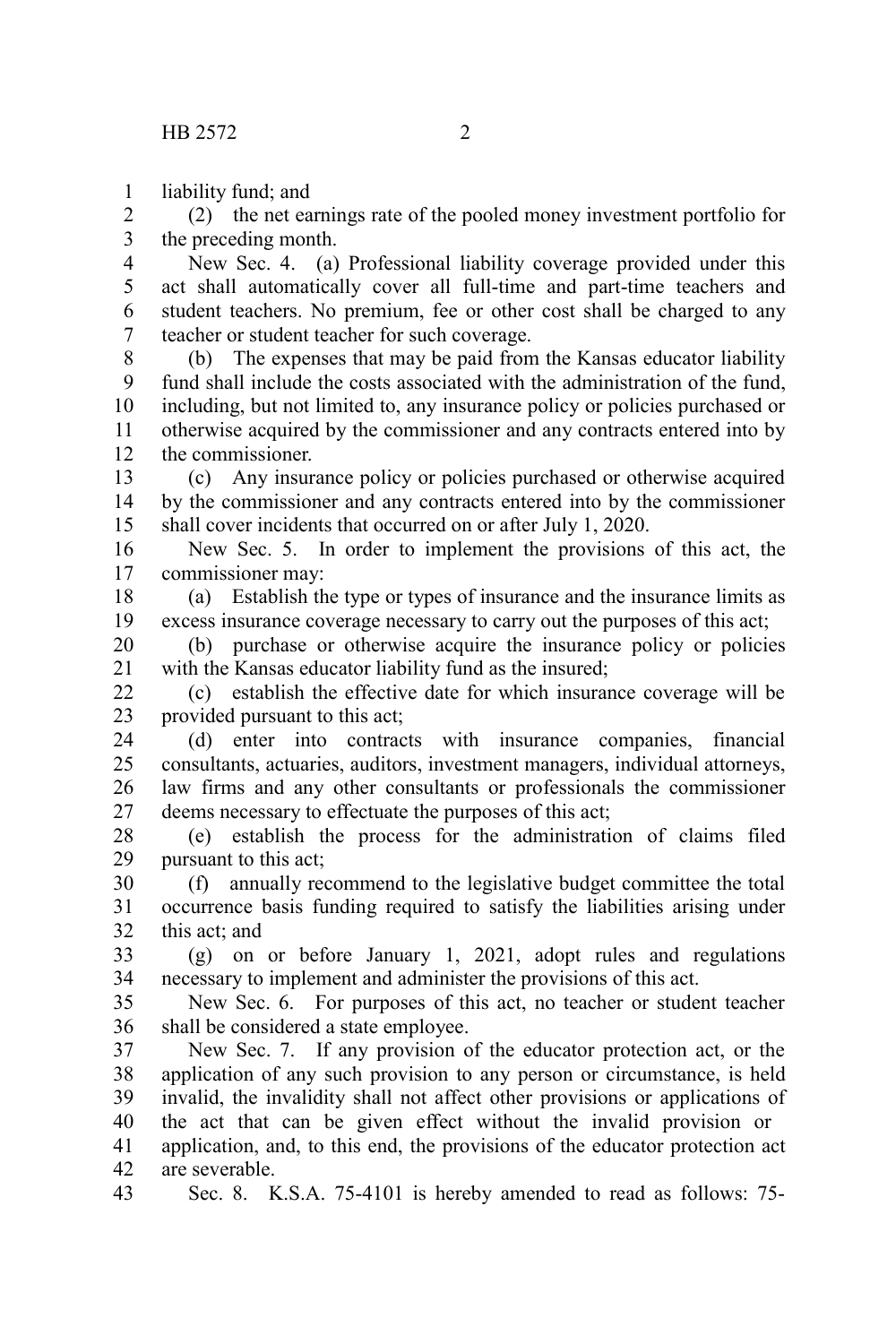4101. (a) There is hereby created a committee on surety bonds and insurance, which *that* shall consist of the state treasurer, the attorney general and the commissioner of insurance or their respective designees. The commissioner of insurance shall be the chairperson of the committee and the director of purchases or the director's designee shall be the ex officio secretary. The committee shall meet upon the call of the chairperson and at such other times as the committee shall determine but at least once each month on the second Monday in each month. Meetings shall be held in the office of the commissioner of insurance. The members of the committee shall serve without compensation. The secretary shall be the custodian of all property, records and proceedings of the committee. Except as provided in this section and K.S.A. 74-4925, 74-4927, 75-6501 through 75-6511 and 76-749*, and amendments thereto, and section 5*, and amendments thereto, no state agency shall purchase any insurance of any kind or nature or any surety bonds upon state officers or employees, except as provided in this act. Except as otherwise provided in this section, health care coverage and health care services of a health maintenance organization for state officers and employees designated under K.S.A. 75- 6501(c), and amendments thereto, shall be provided in accordance with the provisions of K.S.A. 75-6501 through 75-6511, and amendments thereto. 1 2 3 4 5 6 7 8 9 10 11 12 13 14 15 16 17 18 19 20

(b) The Kansas turnpike authority may purchase group life, health and accident insurance or health care services of a health maintenance organization for its employees or members of the highway patrol assigned, by contract or agreement entered pursuant to K.S.A. 68-2025, and amendments thereto, to police toll or turnpike facilities, independent of the committee on surety bonds and insurance and of the provisions of K.S.A. 75-6501 through 75-6511, and amendments thereto. Such authority may purchase liability insurance covering all or any part of its operations and may purchase liability and related insurance upon all vehicles owned or operated by the authority independent of the committee on surety bonds and insurance and such insurance may be purchased without complying with K.S.A. 75-3738 through 75-3744, and amendments thereto. Any board of county commissioners may purchase such insurance or health care services, independent of such committee, for district court officers and employees any part of whose total salary is payable by the county. Nothing in any other provision of the laws of this state shall be construed as prohibiting members of the highway patrol so assigned to police toll or turnpike facilities from receiving compensation in the form of insurance or health maintenance organization coverage as herein authorized. 21 22 23 24 25 26 27 28 29 30 31 32 33 34 35 36 37 38 39

(c) The agencies of the state sponsoring a foster grandparent or senior companion program, or both, shall procure a policy of accident, personal liability and excess automobile liability insurance insuring volunteers participating in such programs against loss in accordance with 40 41 42 43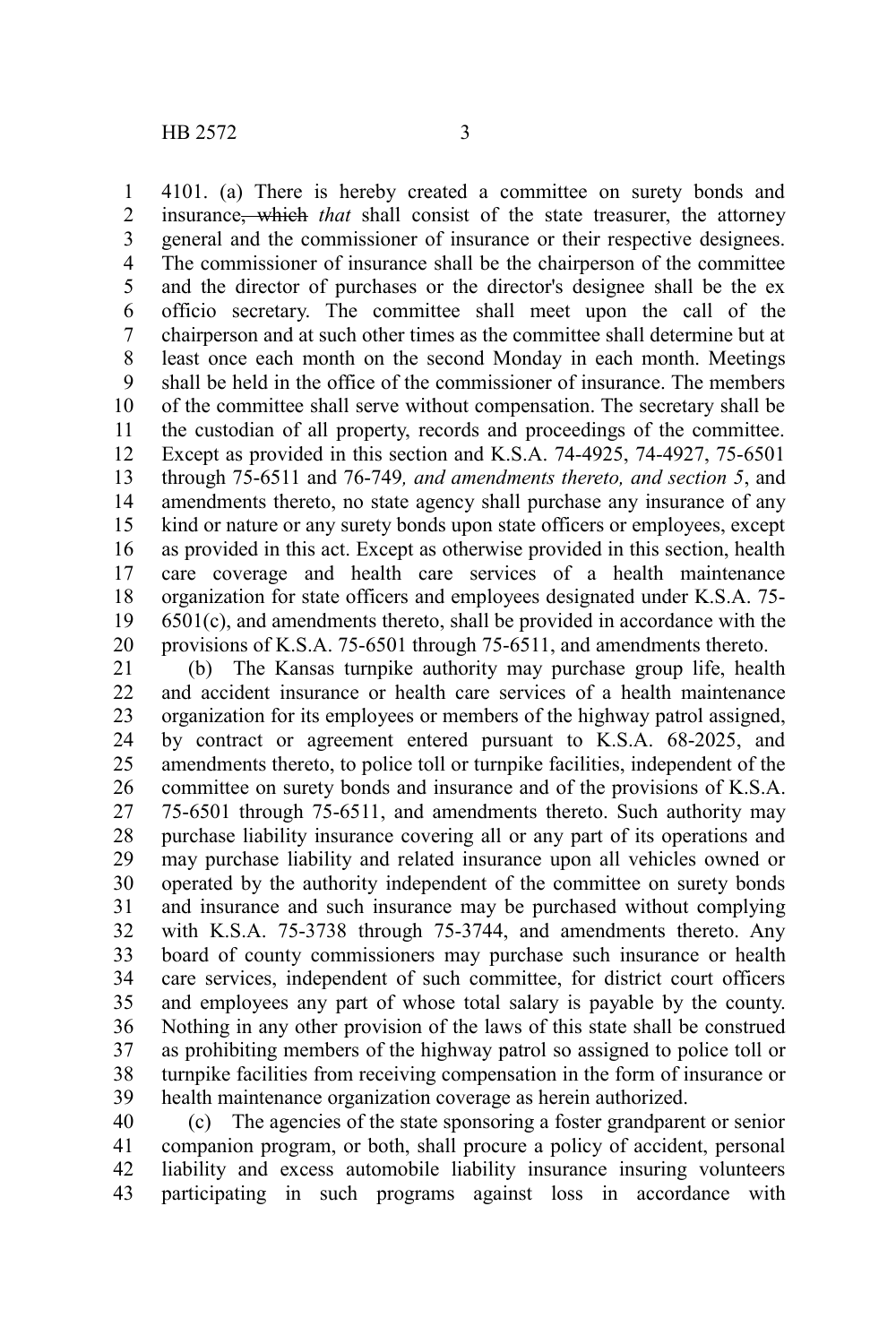specifications of federal grant guidelines. Such agencies may purchase such policy of insurance independent of the committee on surety bonds and insurance and without complying with K.S.A. 75-3738 through 75- 3744, and amendments thereto. 1 2 3 4

(d) Any state educational institution as defined by K.S.A. 76-711, and amendments thereto, may purchase insurance of any kind or nature except employee health insurance. Such insurance shall be purchased on a competitively bid or competitively negotiated basis in accordance with procedures prescribed by the state board of regents. Such insurance may be purchased independent of the committee on surety bonds and insurance and without complying with K.S.A. 75-3738 through 75-3744, and amendments thereto. 5 6 7 8 9 10 11 12

(e) (1) The state board of regents may enter into one or more group insurance contracts to provide health and accident insurance coverage or health care services of a health maintenance organization for all students attending a state educational institution as defined in K.S.A. 76-711, and amendments thereto, and such students' dependents, except that such insurance shall not provide coverage for elective procedures that are not medically necessary as determined by a treating physician. The participation by a student in such coverage shall be voluntary. In the case of students who are employed by a state educational institution in a student position, the level of employer contributions toward such coverage shall be determined by the board of regents. 13 14 15 16 17 18 19 20 21 22 23

(2) The state board of regents is hereby authorized to independently provide, through self-insurance or the purchase of insurance contracts, health care benefits for employees of a state educational institution, as such term is defined in K.S.A. 76-711, and amendments thereto, when the state health care benefits program is insufficient to satisfy the requirements of 22 C.F.R. § 62.14, as in effect upon the effective date of this section. Such healthcare benefits shall be limited to only those for whom the state health care benefits program does not meet federal requirements. 24 25 26 27 28 29 30 31

(3) The state board of regents may purchase cybersecurity insurance as it deems necessary to protect student records, labor information and other statutorily protected data that the board maintains, independent of the committee on surety bonds and insurance and without complying with the provisions of K.S.A. 75-3738 through 75-3744, and amendments thereto. As used in this paragraph, "cybersecurity insurance" includes, but is not limited to, first-party coverage against losses such as data destruction, denial of service attacks, theft, hacking and liability coverage guaranteeing compensation for damages from errors such as the failure to safeguard data. 32 33 34 35 36 37 38 39 40 41

(4) The state board of regents may adopt rules and regulations necessary to administer and implement the provisions of this section. 42 43